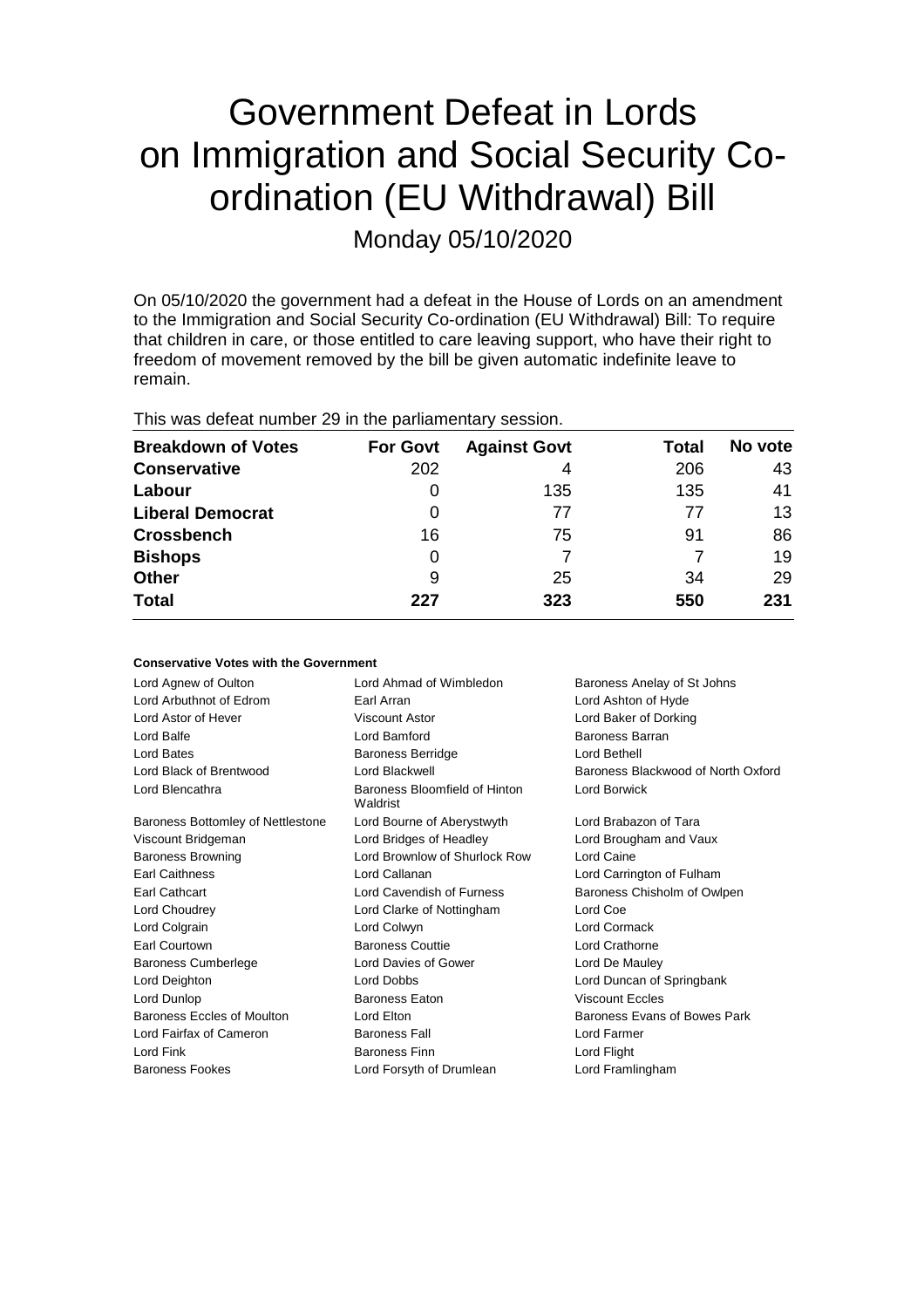Lord Geddes Lord Gilbert of Panteg Lord Gold Lord Goldsmith of Richmond Park Lord Goodlad Lord Grade of Yarmouth Lord Greenhalgh Lord Griffiths of Fforestfach Lord Grimstone of Boscobel Lord Hague of Richmond Viscount Hailsham Lord Hamilton of Epsom Lord Haselhurst **Lord Hayward** Baroness Helic Lord Herbert of South Downs Lord Hodgson of Astley Abbotts Baroness Hodgson of Abinger Baroness Hooper Lord Horam Lord Howard of Lympne Earl Howe Lord Howell of Guildford Lord Hunt of Wirral Lord James of Blackheath Baroness Jenkin of Kennington Lord Keen of Elie Lord King of Bridgwater **Lord Kirkham Lord Kirkham Lord Kirkhope of Harrogate** Lord Lamont of Lerwick Lord Lansley Lord Leigh of Hurley Lord Lilley Earl Lindsay Lord Lingfield Earl Liverpool **Earl Liverpool** Marquess of Lothian **Lord Lucas** Lord Mackay of Clashfern Lord Mancroft Baroness Manzoor Lord Marland Lord Marlesford Lord Maude of Horsham Lord McColl of Dulwich Baroness McGregor-Smith Lord McInnes of Kilwinning Lord McLoughlin **Baroness Meyer** Baroness Meyer Baroness Mobarik Duke of Montrose **Baroness Morgan of Cotes** Baroness Morris of Bolton Baroness Morrissey **Lord Moylan** Lord Moylan Lord Moynihan Lord Naseby Baroness Neville-Jones Baroness Neville-Rolfe Baroness Newlove **Baroness Nicholson of Winterbourne** Baroness Noakes Lord Northbrook Lord Norton of Louth Lord O'Shaughnessy Lord Parkinson of Whitley Bay Lord Patten **Baroness Penn** Lord Pickles **Baroness Pidding** Lord Polak Lord Popat **Lord Porter of Spalding Lord Price** Lord Rana **Lord Ranger** Lord Ranger **Lord Reay** Baroness Redfern Lord Renfrew of Kaimsthorn Lord Ribeiro Viscount Ridley Lord Risby Lord Robathan Baroness Rock Lord Rose of Monewden Lord Rotherwick Lord Saatchi **Baroness Sanderson of Welton** Lord Sarfraz Lord Sassoon **Baroness Sater** Baroness Sater Baroness Scott of Bybrook Baroness Seccombe Lord Selkirk of Douglas Lord Sheikh Baroness Shephard of Northwold Lord Sherbourne of Didsbury Baroness Shields Lord Shinkwin Earl Shrewsbury Lord Smith of Hindhead Baroness Stedman-Scott Lord Sterling of Plaistow Lord Strathclyde Baroness Stroud **Baroness Sugg Lord Suri** Lord Taylor of Holbeach Lord Tebbit Lord Trefgarne Viscount Trenchard Lord Trimble Lord True Lord Tugendhat Viscount Ullswater Lord Vaizey of Didcot Baroness Vere of Norbiton Baroness Verma Lord Vinson Lord Wakeham **Lord Wei** Lord Wei **Lord Wei Lord Wharton of Yarm** Lord Whitby **Baroness Wilcox** Baroness Wilcox **Baroness Williams of Trafford** Baroness Wyld Lord Young of Cookham Lord Young of Graffham Viscount Younger of Leckie

Lord Fraser of Corriegarth Lord Freud Lord Freud Baroness Fullbrook<br>
Lord Gardiner of Kimble Baroness Gardner of Parkes Lord Garnier Baroness Gardner of Parkes

#### **Conservative Votes against the Government**

Lord Bowness Lord Deben Lord Randall of Uxbridge Baroness Warsi

#### **Labour Votes with the Government**

|             |  | Labour Votes against the Governmer |
|-------------|--|------------------------------------|
| Lord Adopio |  |                                    |

| LOIU AUONIS                    |  |
|--------------------------------|--|
| Baroness Amos                  |  |
| Baroness Armstrong of Hill Top |  |

Lord Allen of Kensington Lord Alli Lord Anderson of Swansea Baroness Andrews Lord Bach **Baroness Bakewell**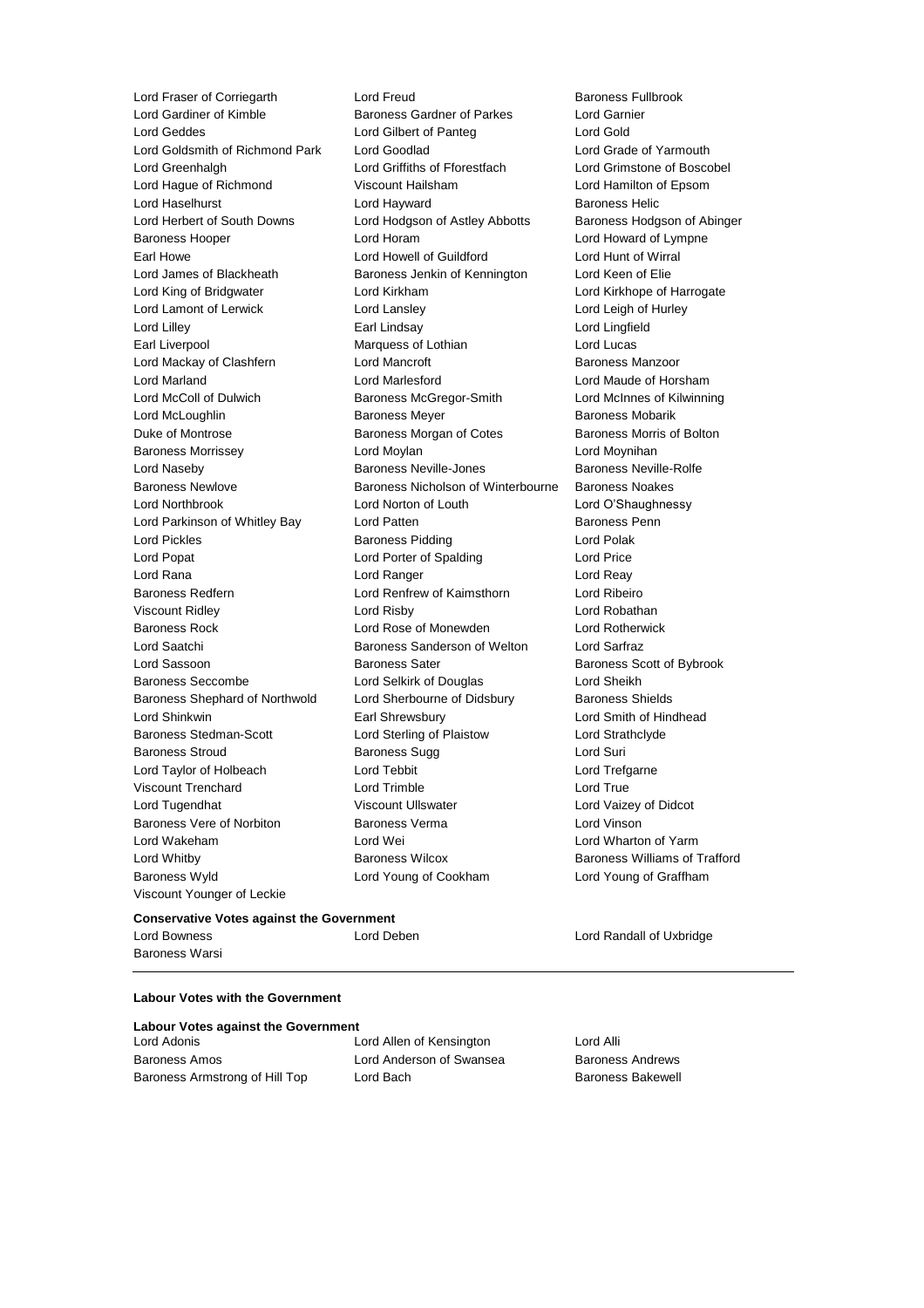Lord Bassam of Brighton Lord Beecham Lord Berkeley Baroness Blower Lord Blunkett Lord Boateng Lord Bradley Lord Bragg Lord Browne of Ladyton Baroness Bryan of Partick Lord Campbell-Savours Lord Carter of Coles Baroness Chakrabarti **Viscount Chandos Lord Clark of Windermere** Baroness Clark of Kilwinning **Baroness Cohen of Pimlico** Lord Collins of Highbury Baroness Corston Baroness Crawley Lord Cunningham of Felling Lord Davies of Oldham Baroness Donaghy Baroness Donaghy Lord Dubs Lord Eatwell Lord Elder Lord Faulkner of Worcester Lord Filkin Lord Foulkes of Cumnock Baroness Gale **Lord Giddens** Lord Giddens **Lord Gigaman** Baroness Golding **Collect Contains Containers** Lord Goldsmith **Baroness Goudie** Lord Grantchester Lord Griffiths of Burry Port Lord Grocott Lord Hain Viscount Hanworth Lord Harris of Haringey Lord Haskel **Lord Haworth** Lord Haworth **Baroness Hayman of Ullock** Baroness Hayter of Kentish Town Baroness Healy of Primrose Hill Baroness Henig Baroness Hilton of Eggardon Lord Hollick Lord Howarth of Newport Lord Hoyle **Baroness Hughes of Stretford** Lord Hunt of Kings Heath Lord Hunt of Kings Heath Lord Hutton of Furness **Lord Jones** Cord Jones **Baroness Jones of Whitchurch** Lord Jordan Lord Judd Lord Kennedy of Southwark Baroness Kingsmill Lord Knight of Weymouth Baroness Lawrence of Clarendon Lord Leitch Lord Levy Baroness Liddell of Coatdyke Lord Liddle Lord Lipsey Baroness Lister of Burtersett Lord MacKenzie of Culkein Baroness Mallalieu Lord Mandelson Baroness Massey of Darwen Lord Maxton Lord McAvoy Baroness McDonagh Baroness McIntosh of Hudnall Lord McKenzie of Luton Lord McNicol of West Kilbride Lord Mendelsohn Lord Monks Baroness Morgan of Huyton Lord Morris of Aberavon Lord Murphy of Torfaen Baroness Nye Baroness Osamor Lord Pendry Baroness Pitkeathley Lord Ponsonby of Shulbrede Lord Prescott Baroness Primarolo **Baroness Prosser** Baroness Quin Lord Radice **Baroness Ramsay of Cartvale** Baroness Rebuck Lord Reid of Cardowan Lord Robertson of Port Ellen Lord Rooker Lord Rosser Baroness Royall of Blaisdon Lord Sawyer Baroness Sherlock Viscount Simon Baroness Smith of Basildon Baroness Smith of Gilmorehill Lord Snape Lord Soley Lord Stevenson of Balmacara **Baroness Taylor of Bolton** Baroness Thornton Lord Touhig Lord Triesman Lord Tunnicliffe Lord Turnberg **Baroness Warwick of Undercliffe** Lord Watson of Invergowrie Lord Watts **Lord West of Spithead** Baroness Wheeler Baroness Whitaker **Lord Whitty Example 20** Extra Baroness Wilcox of Newport Lord Wills Lord Wood of Anfield Baroness Young of Old Scone

#### **Liberal Democrat Votes with the Government**

#### **Liberal Democrat Votes against the Government**

Lord Addington Lord Alderdice Lord Allan of Hallam Baroness Bakewell of Hardington **Mandeville** 

Baroness Benjamin Baroness Bowles of Berkhamsted Lord Bradshaw Baroness Brinton Lord Bruce of Bennachie Lord Burnett Baroness Burt of Solihull Lord Campbell of Pittenweem Lord Clement-Jones Lord Dholakia Baroness Doocey Baroness Featherstone Lord Foster of Bath **Lord Fox** Lord Fox Baroness Garden of Frognal Lord German Earl Glasgow Lord Goddard of Stockport Lord Greaves **Baroness Grender** Baroness Hamwee Baroness Hamwee

Baroness Barker Lord Beith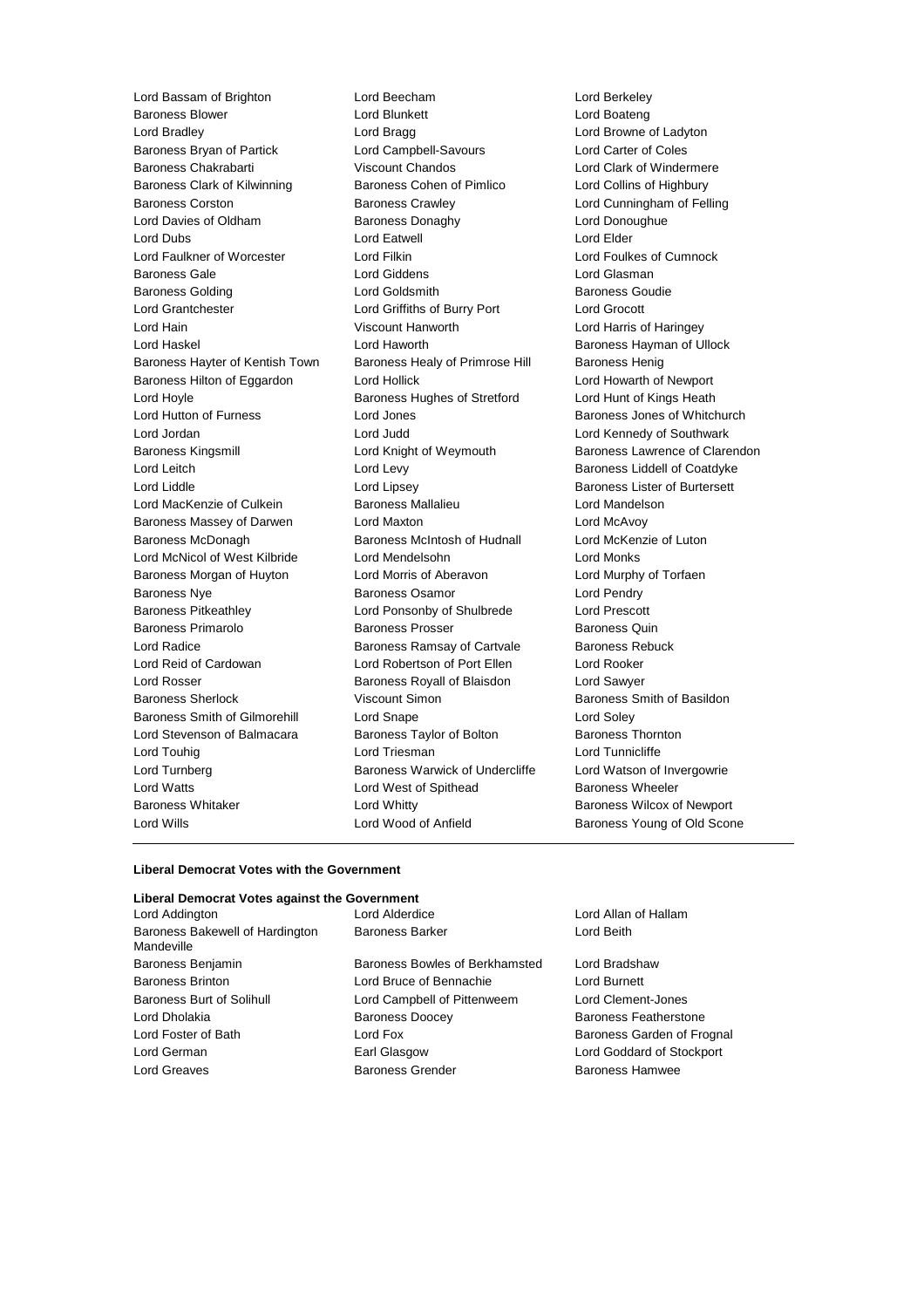Lord Willis of Knaresborough Lord Wrigglesworth

Baroness Harris of Richmond Baroness Humphreys Lord Hussain Baroness Hussein-Ece **Lord Jones of Cheltenham** Baroness Kramer Baroness Ludford Lord Marks of Henley-on-Thames Lord McNally Lord Newby Baroness Northover Lord Oates Lord Paddick Lord Palmer of Childs Hill Baroness Parminter Baroness Pinnock **Example 2** Lord Purvis of Tweed Baroness Randerson Lord Razzall Lord Redesdale Lord Rennard Lord Roberts of Llandudno Baroness Scott of Needham Market Lord Scriven Lord Sharkey **Baroness Sheehan** Lord Shipley **Constants** Lord Shutt of Greetland Baroness Smith of Newnham Lord Stephen Lord Stoneham of Droxford Lord Storey Lord Strasburger Lord Stunell Lord Taverne Lord Taylor of Goss Moor Lord Teverson **Baroness Thomas of Winchester** Lord Thomas of Gresford Baroness Thornhill Viscount Thurso Lord Tope Baroness Tyler of Enfield Lord Tyler Lord Verjee Lord Wallace of Saltaire **Lord Wallace of Tankerness** Baroness Walmsley

### **Crossbench Votes with the Government**<br>
Lord Brown of Eaton-under-Heywood Lord Cameron of Dillington

Lord Stirrup

Lord Brown of Eaton-under-Heywood Lord Cameron of Dillington Lord Carey of Clifton Lord Carrington Baroness Cavendish Little Venice Lord Chartres Viscount Craigavon Lord Curry of Kirkharle Baroness Deech Lord Green of Deddington Lord Kakkar Lord Lord Laming Lord Powell of Bayswater Lord Smith of Kelvin Lord St John of Bletso

### **Crossbench Votes against the Government**

Lord Berkeley of Knighton Lord Best Lord Bichard Lord Bichard Baroness Boothroyd Baroness Boycott Lord Broers Viscount Brookeborough Baroness Bull Lord Butler of Brockwell Baroness Butler-Sloss Lord Carlile of Berriew Earl Clancarty Baroness Clark of Calton **Baroness Coussins** Baroness Cox Lord Craig of Radley **Lord Crisp Lord Crisp Baroness D'Souza** Lord Eames **Earl Erroll** Earl Erroll **Earl Erroll** Baroness Falkner of Margravine Baroness Finlay of Llandaff Baroness Greengross Communication Cord Greenway Lord Hannay of Chiswick Lord Harries of Pentregarth Lord Hastings of Scarisbrick Lord Hennessy of Nympsfield Baroness Hollins **Baroness Hollins** Lord Hope of Craighead Lord Hylton Lord Kerr of Kinlochard Lord Kerslake Baroness Kidron Lord Kilclooney Lord Krebs Baroness Lane-Fox of Soho Lord Loomba Lord Loomba Lord Low of Dalston Earl Lytton Lord Macdonald of River Glaven Lord Macpherson of Earl's Court Lord Mair Baroness Masham of Ilton Baroness Meacher Baroness Morgan of Drefelin **Baroness Murphy** Baroness Neuberger Baroness O'Loan **Baroness O'Neill of Bengarve** Lord Pannick Lord Patel Baroness Prashar Lord Ramsbotham Lord Ravensdale Lord Rees of Ludlow Lord Ricketts Lord Russell of Liverpool **Earl Sandwich Company** Duke of Somerset Earl Stair **Earl Stair** Lord Stern of Brentford **Baroness Stern** Lord Thomas of Cwmgiedd Lord Trevethin and Oaksey Lord Vaux of Harrowden Lord Walker of Aldringham Baroness Watkins of Tavistock Viscount Waverley Duke of Wellington **Duke of Wellington** Lord Woolf **Baroness Young of Hornsey** 

Lord Aberdare Lord Alton of Liverpool Lord Anderson of Ipswich

**Bishop Votes with the Government**